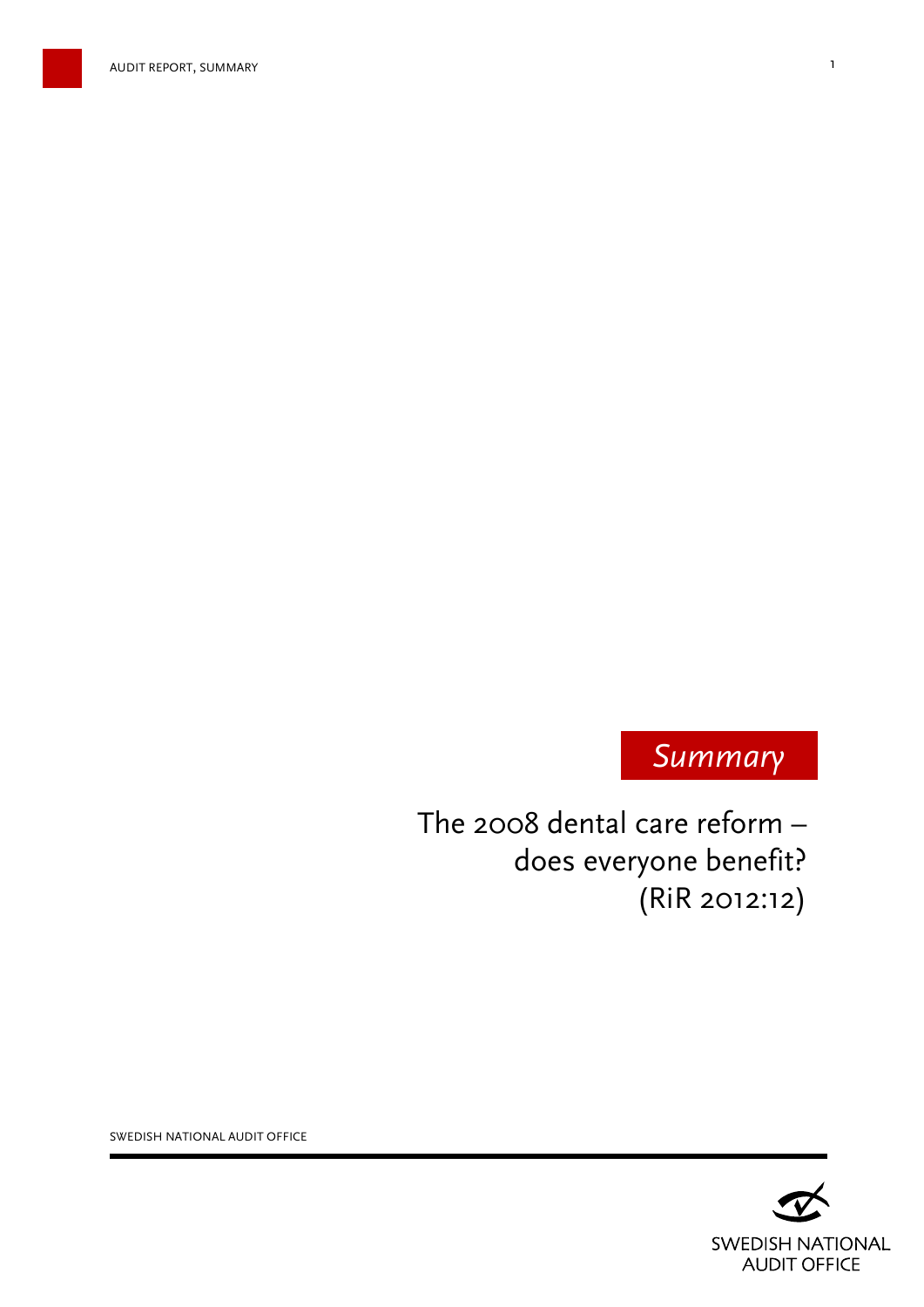The Swedish NAO has audited whether the Government's objectives for the dental reform implemented in 2008 have been achieved and whether central government measures were effective in achieving the objectives.

The Dental Care Act states that the overall objectives for dental care should be good dental health and dental care on equal terms for the entire population. The purpose of the 2008 reform was to contribute to the overall objectives of good dental health throughout the population by extending preventive work and giving people in greater need of dental care an opportunity to receive dental treatment at a reasonable cost. To achieve the objectives a general dental care subsidy was introduced, to increase the frequency of visits, as well as a high-cost threshold.

The Swedish NAO's overall conclusion is that the frequency of visits has not increased to the extent the Government hoped and that it is doubtful if the high-cost threshold reaches all the patients that are in great need of dental care. In the opinion of the Swedish NAO one explanation for the objectives of the reform not being achieved yet is that a large proportion of the population neither knows about the high-cost threshold nor about the general dental care subsidy.

The Swedish NAO notes that the patient's position as dental care consumer has not been strengthened. Since the price comparison service has not functioned and since patients do not know that there are reference prices, they have no price information and therefore no reference data for selecting a dentist on the basis of price.

*Reasons:* A new dental care reform came into force on 1 July 2008. The goals of the reform are to retain good dental health among people with no or small dental care needs, as well as making it possible for people with extensive dental care needs to receive care at a reasonable cost. To achieve the objective of retained dental health the frequency of visits should increase and therefore a general dental care subsidy was introduced for preventive dental care. To achieve the objective of dental care at reasonable cost the Government introduced the high-cost threshold system regulated through a reference price list. Furthermore, the patient's position was to be strengthened by creating more transparency in pricing. This would take place with the help of a price comparison portal and fixed reference prices.

There are indications that the objectives of the dental reform have not been achieved. There are signs that the general dental care subsidy has not led to increased frequency of visits and that the high-cost threshold system does not benefit all patients whose needs are great.

*Purpose*: The purpose of the audit is to investigate whether the objectives of the dental care reform have been achieved and whether central government measures are effective to achieve the objectives. The audit focuses on the two main objectives of the reform. The audit aims to seek explanations for any changes in frequency of visits and prices and analyse whether any changes are due to the central government measures within the framework of the dental care reform.

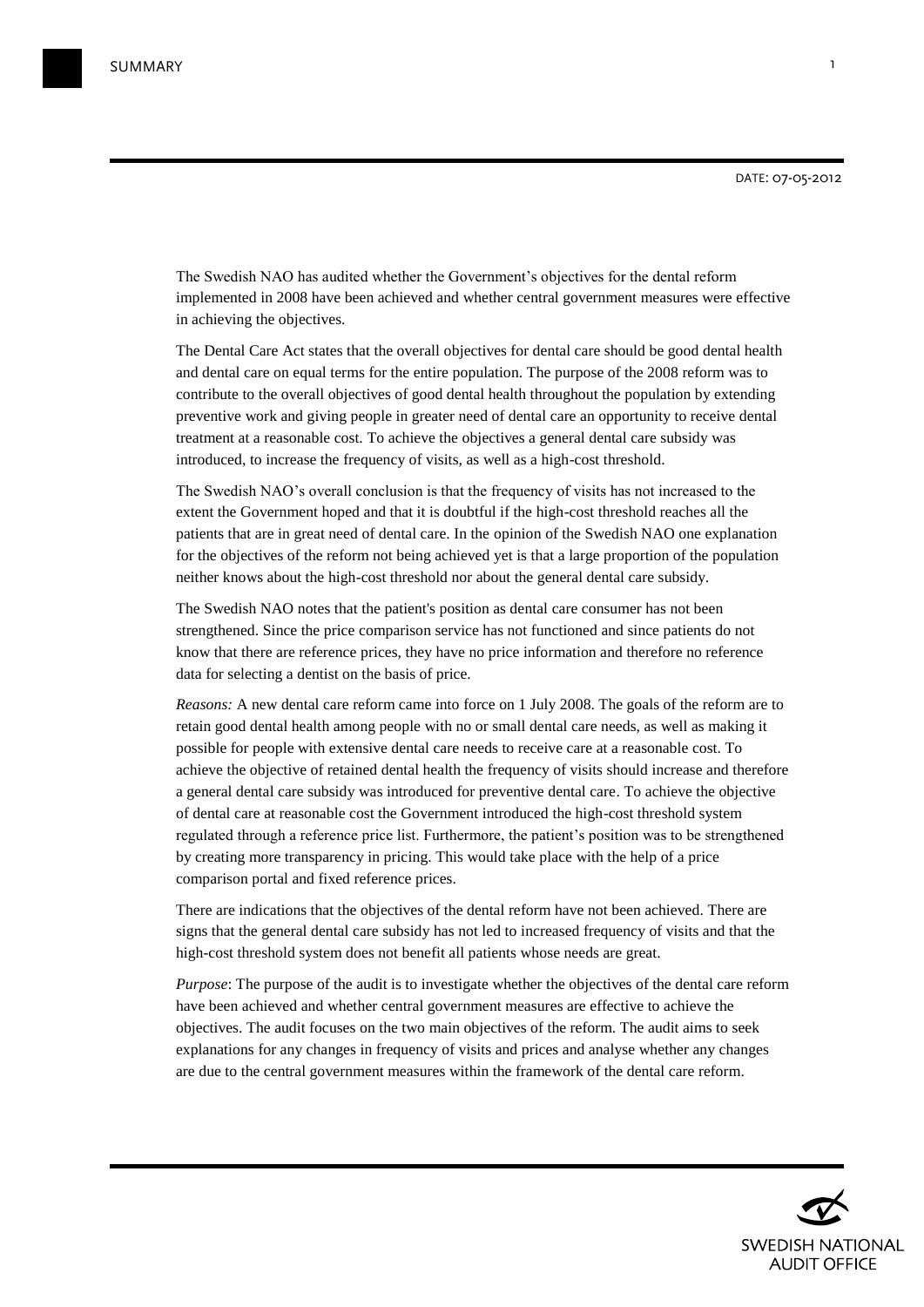Administration costs were not in focus during the audit. However, in the course of the audit the Swedish NAO received indications that administrative costs have increased. Consequently, this is described briefly in the report.

*Implementation*: The audit findings and conclusions are based on statistical material, questionnaires to the population, interviews, preparatory legislative and other public material.

# **Audit findings**

### *The dental care subsidy has a limited effect on frequency of visits*

The audit shows that the frequency of visits for most age groups has increased little since the reform. The increase is 2 percentage points for the population as a whole. However, for the age group that the reform specifically targets, the 20-29 age group, the frequency of visits has increased to a greater extent than for the population as a whole. In looking further at this age group the Swedish NAO can see that above all in the age group 20-24 the frequency of visits increased most, by 13 percentage points. The Government calculated that 67 per cent of the population would visit dental care services in one year. The frequency of visits in the population at the end of 2011 was 59 per cent per year. Since the frequency of visits has only increased to a limited extent since 2008 and has not reached the volume the Government estimated, the Swedish NAO assesses that the objective has only partly been achieved.

The Swedish NAO's overall assessment is that the general dental care subsidy has not yet been an effective means of achieving the objective of preventive dental care through high frequency of visits. The audit shows that the majority visiting dental care services do so for reasons other than the dental care subsidy. At the same time there is a group that do not consider that they can afford dental care and who may possibly increase their frequency of visits with the help of the general dental care subsidy. A large percentage of that group do not know about the subsidy, however.

*The high-cost threshold system does not benefit everyone with major dental care needs.*  The high-cost threshold comes into play when dental costs exceed SEK 3 000, if the treatment is covered. This means that parts of the patient's costs are subsidised by the State. The Swedish NAO's audit shows that the high-cost threshold system is not used by everyone with major dental care needs. A questionnaire to a sample of the population conducted by the Swedish NAO shows that even after the reform there is a group of people with major dental care needs who still consider that they cannot afford the dental care they need. This group includes young people, people on a low income and people with poor dental health. The fact that since the reform took place there has been an increase in the percentage stating that they do not go to the dentist despite needing to is a sign that the high-cost threshold system has not fully succeeded.

The Swedish NAO has found two main explanations for why the high-cost threshold system has not reached everyone with major dental care needs. One explanation may be that knowledge of the

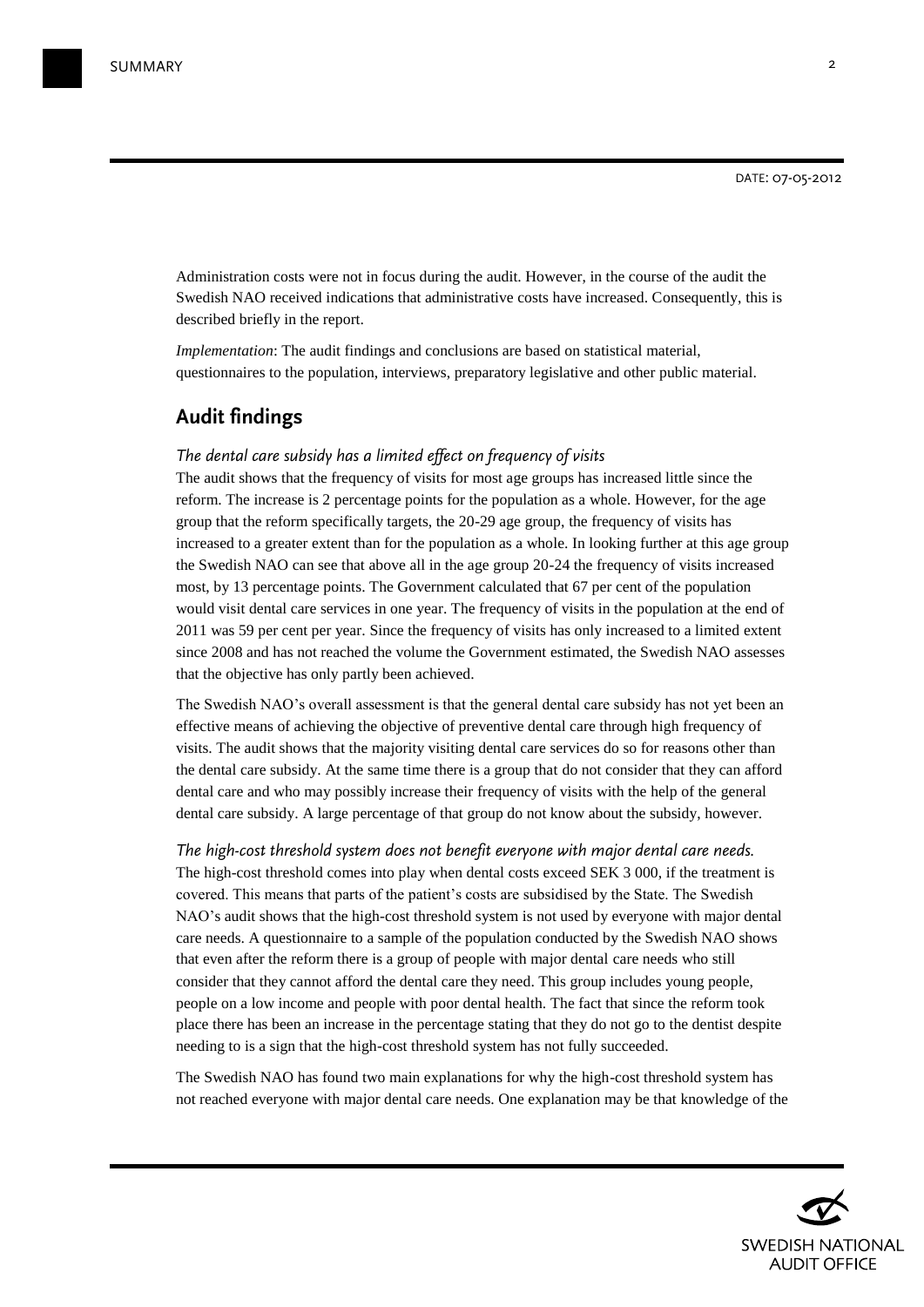high-cost threshold system is still low. Another explanation for the high-cost threshold system not fully succeeding may be that the qualifying level of SEK 3 000 is too high for people in great need of dental care who have low incomes. Since the high-cost threshold system is constructed so that patients always have to pay some part of the cost themselves, extensive treatment will be costly for the patient despite the high-cost threshold. It may be expensive for patients, since some measures are not reimbursable under the reference price list, and because dentists charge a higher price than the reference prices, meaning that patients have to pay a lot themselves.

The Swedish NAO's overall assessment is that the high-cost threshold is not a fully effective means to achieve the objective of better dental health for people with major dental care needs. The different purposes of the high-cost threshold system have only been possible to achieve in part during the time the reform has been in force.

#### *The reference price system does not work as intended*

The reference price list has two purposes: Keeping down central government costs and making it easier for patients to compare care providers' prices, thus creating downward pressure on prices for dental care services. The reference price list has worked in the first sense, keeping central government expenditure down. Since the reform was introduced the appropriation has not been fully utilised in any year. In 2011 the appropriation was about SEK 6.7 billion, but only SEK 5 billion was used.

On the other hand, the reference price list has not had a price-reducing effect; on the contrary, there are signs that the reference prices exert upward pressure. The audit shows that when the reference prices are increased the care providers follow suit and increase their prices. The reference prices thus risk creating a pricing floor.

The Swedish NAO notes that the Dental and Pharmaceutical Benefits Agency (TLV) has a complicated task in regulating how the high-cost threshold system is to be designed and at the same time being responsible for a system of reference prices that do not function fully in all respects. The Swedish NAO considers that the reference price system has not contributed to a better position for patients as consumers and that the system risks affecting pricing in a way that in the long term may undermine the high-cost threshold system.

## *The position of the patient still needs to be strengthened*

Through the reform the Government wanted to strengthen the patient's position with the help of a price portal and reference prices. The Government also considered that in order to achieve the objectives of the reform it is necessary to have easily-understood information on the dental care subsidy and high-cost threshold as well as information campaigns. The audit shows that the Government's initiatives have not functioned adequately.

A large part of the population does not know about the dental care subsidy or the high-cost threshold. The Swedish NAO notes that the Government has not given the Swedish Social

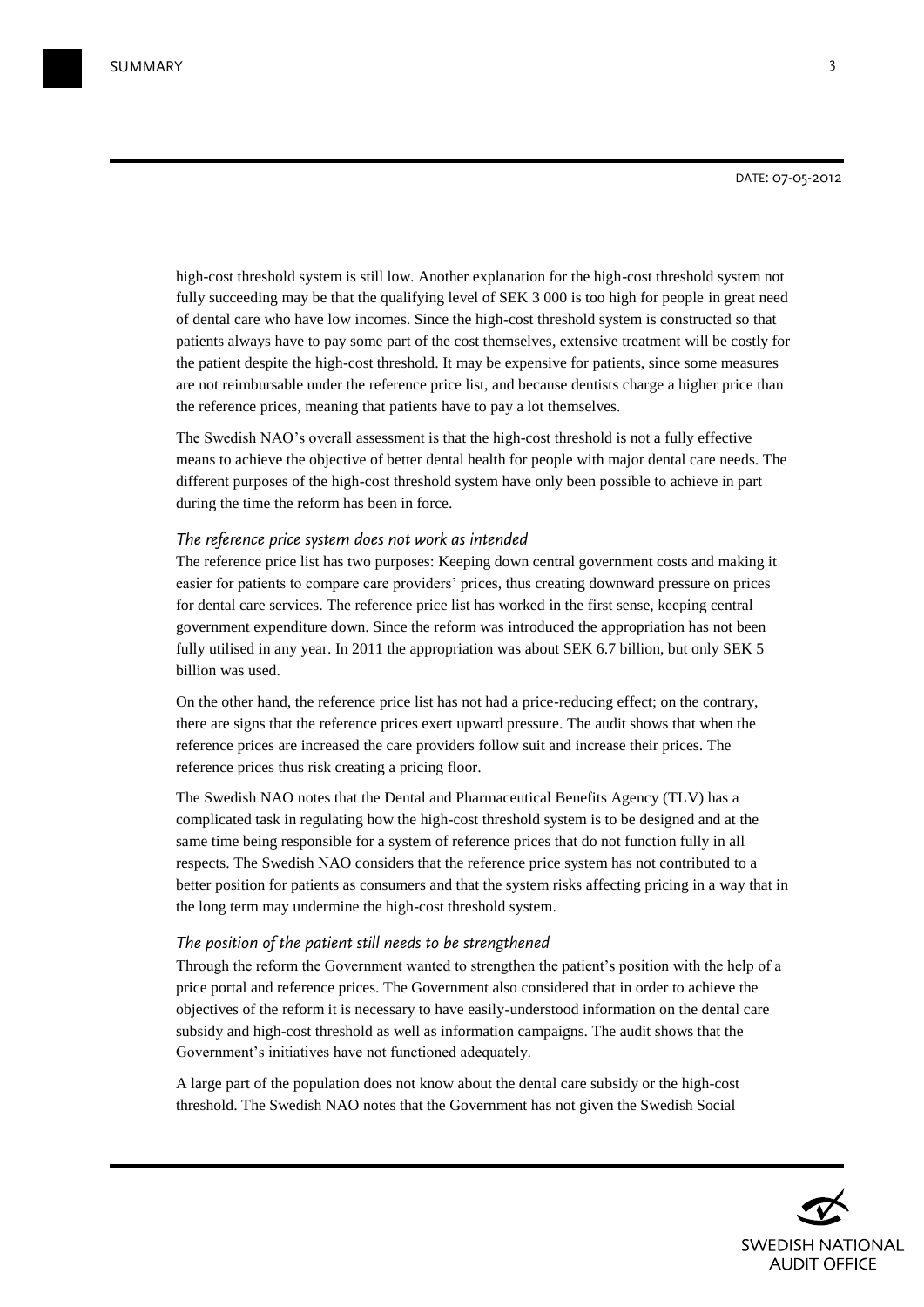Insurance Agency any specific remit concerning information about the dental care subsidy. The Swedish Social Insurance Agency has decided to provide information in the first instance to those already using dental care services.

The price portal has not functioned for most of the period since the reform was implemented. A new price comparison portal was opened in January 2012. The Swedish NAO considers that there is a risk that the new price portal will not function either. This is in part due to the fact that dentists have no incentive to enter prices in the portal and that many patients do not know about the portal and thus cannot use it.

Reference prices were also intended to act as comparative prices. The failure of the price portal has made it more difficult for patients to use the reference prices. If the patients do not know what their dentist charges it is difficult to know how the dentist's prices relate to the reference prices. In addition few patients know that there are reference prices.

## **The Swedish National Audit Office's recommendations**

The Dental Care Act states that the overall objectives for dental care should be good dental health and dental care on equal terms for the entire population. The 2008 dental care reform is based on these objectives and is aimed to extend preventive dental care and enable individuals with major dental care needs to receive dental care at a reasonable cost. The Swedish NAO's audit shows that the reform is still not functioning fully and that the objectives of the reform have only been achieved in part. The audit shows that the general dental care subsidy is not so well known or designed in itself to lead to visits for preventive dental care. Since 2008 about SEK 2 billion has been paid out in general dental care subsidies. The Swedish NAO's opinion is that the Government should consider whether the resources in the dental care subsidy could be used more effectively.

It is true that the high-cost threshold often provides good protection against high costs, but the high degree of self-financing lead to people on low incomes and with major dental care needs still having difficulty in making use of the protection. A weakness in the system is that information about the different parts of the subsidy do not reach people who might use it.

The Swedish NAO notes that the system of reference prices risks affecting prices in the wrong way and that the price portal does not provide the information that patients need. The Government should therefore consider whether the price portal functions as intended and how a system that ensures correct information to patients to enable them to choose dental care at the right price should be designed. The Government should also consider whether the system of reference prices can be designed to work as intended by making it easier for patients to compare prices.